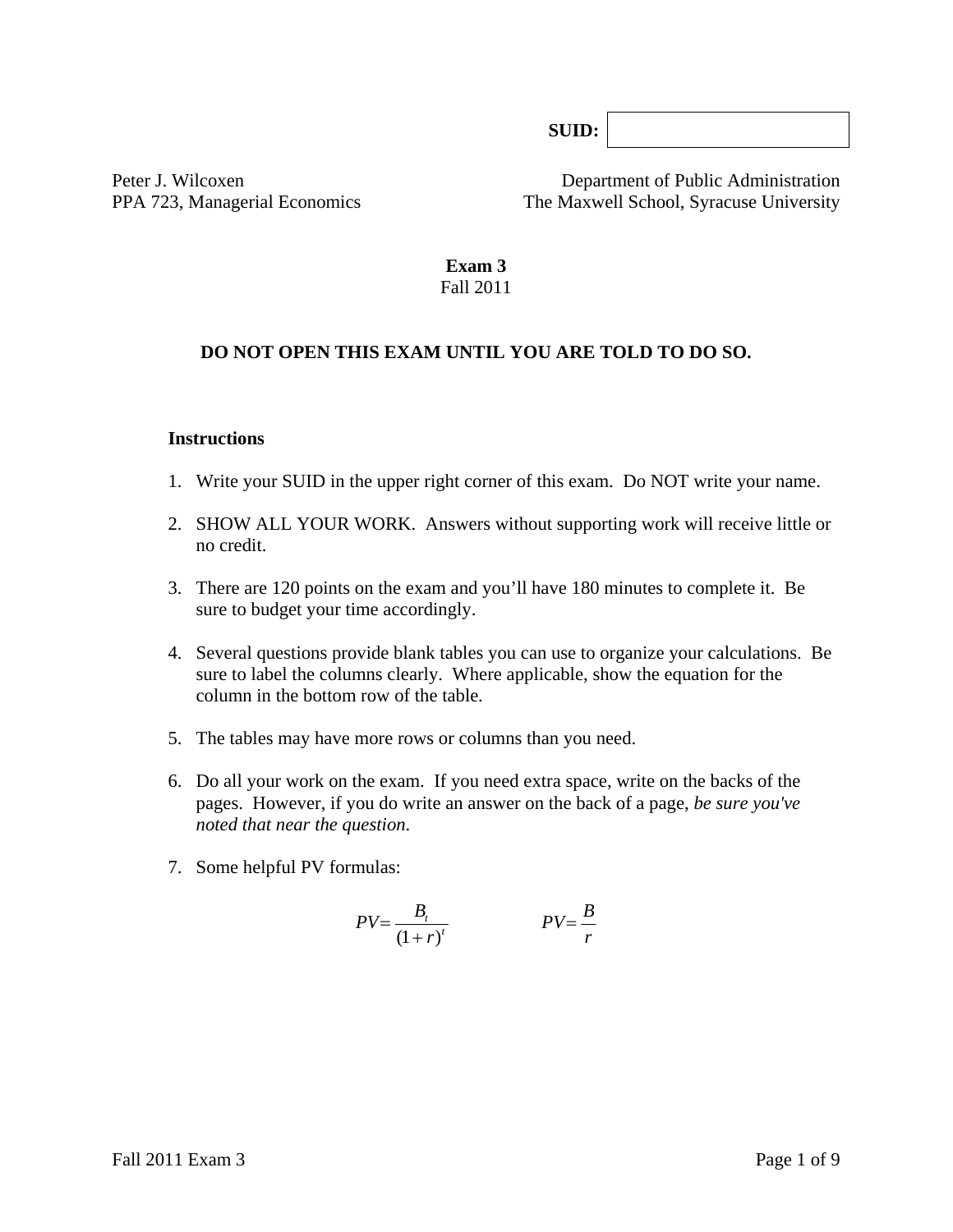# **Question 1 (15 points)**

A government is considering upgrading a section of highway. The highway currently produces benefits of \$2 million per year and could do so indefinitely if it is not replaced. Upgrading the highway would mean shutting it down for 2 years (years 1 and 2) and paying \$15 million per year in construction costs (years 1 and 2). The highway would reopen in year 3 and produce benefits of \$4 million per year forever. The government uses an interest of 5% in present value calculations.

Please calculate the net present value of the upgrading the highway and indicate whether or not the government should proceed with the project.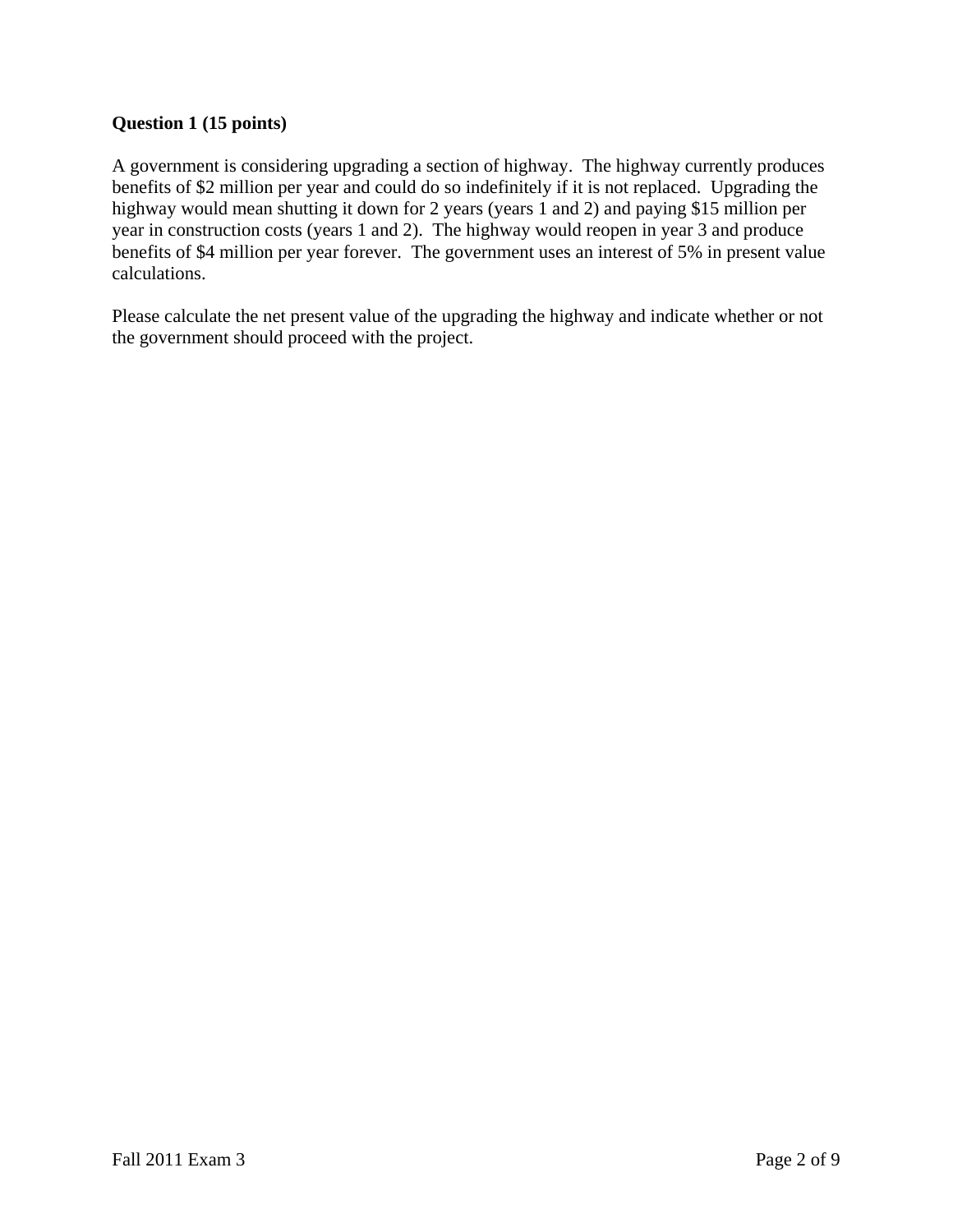## **Question 2 (15 points)**

A government agency believes it has evidence of wrongdoing by a financial firm it regulates. It is considering two possible actions: (1) offer to settle the case in exchange for a \$250 million payment from the firm or (2) go to trial. If it goes to trial, the agency would have to pay \$10 million in legal costs and it would have a 40% chance of winning. If it wins, it would be able to impose a \$400 million fine on the firm.

(a) Please calculate the expected value of going to trial and determine which action is best for the agency. You may assume the agency picks the option with the highest expected value.

Now consider the situation from the firm's point of view. Suppose that if the case goes to trial, the firm would pay \$50 million in legal costs. If it loses to the agency (40% probability, from above) it would have to pay the \$400 million fine. However, losing to the agency would *also* provide grounds for it to be sued by investors. There is a 50% chance investors would sue and win, and if that happens the firm would have to pay \$1 billion (\$1000 million) in damages above and beyond what it pays in fines and legal fees. If the agency loses the original case, however, investors would not be able to sue.

(b) Please determine the expected value *to the firm* of going to trial. Given that information, indicate which option (settling or going to trial) is best for it.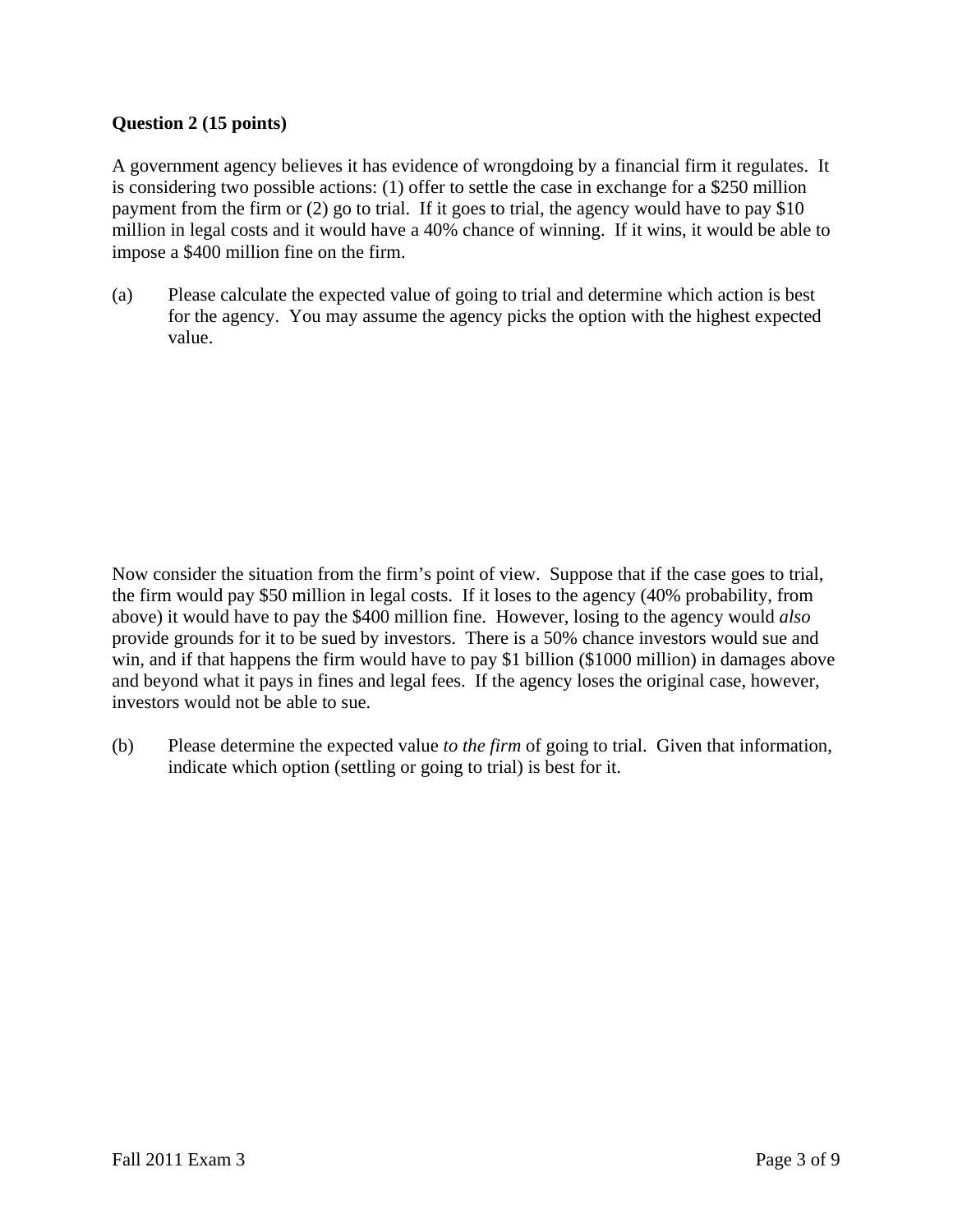## **Question 3 (15 points)**

A city government is concerned that future changes in the climate will harm its water supply. It believes there is a 75% chance the change will be mild ("scenario M") and a 25% chance the change will be severe ("scenario S"). To address the problem, it is considering two options, A and B, for a new reservoir. Under both options, the reservoir would be paid for in year 0 and would produce annual benefits forever starting in year 11. Plan A would cost \$100 million and its annual benefits would be \$10 million under either climate scenario. Plan B would cost \$200 million and would produce \$10 million per year under scenario M and \$40 million per year under scenario S. The city uses an interest rate of 5% in present value calculations.

(i) Please compute the expected net present value of each plan and indicate which one, if any, the city would adopt.

(ii) Now suppose the city could commission a \$20 million research study that would indicate for certain whether scenario M or scenario S was going to occur. To keep things simple, you may assume the study could be carried out in period 0 prior to the city's decision about the reservoir. Please compute the expected net present value of the study and indicate whether the city should buy it.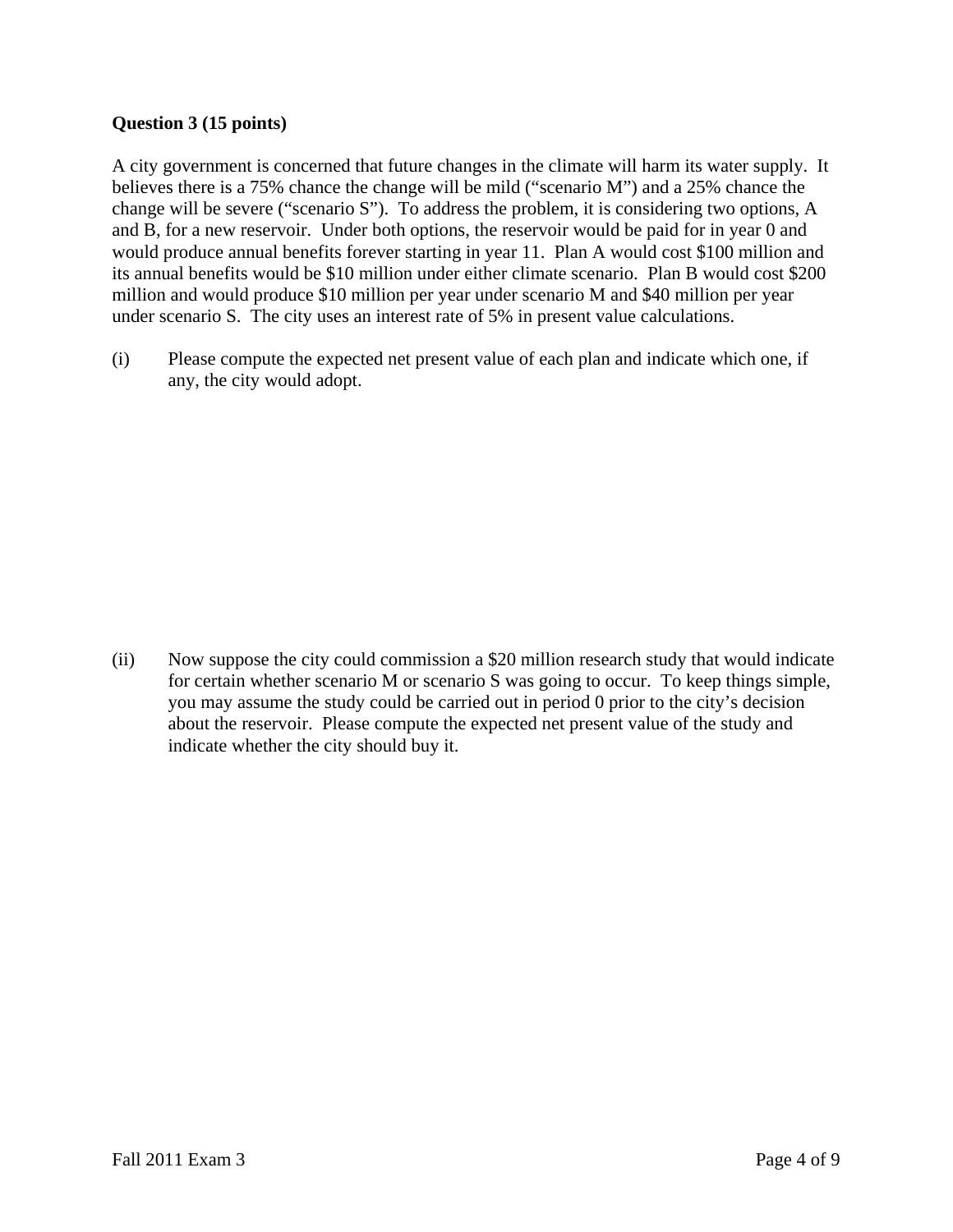## **Question 4 (15 points)**

Anne Individual is concerned about consumption in two periods: 0 and 1. In both periods, she has an income of \$100,000. However, she prefers to have twice as much consumption in period 1 as she does in period 0. She can borrow or save at an interest rate of 20 percent.

Please draw Anne's intertemporal budget constraint and a couple of her indifference curves. Then calculate her equilibrium, indicate how much she consumes in each period, and calculate how much she borrows or saves in period 0.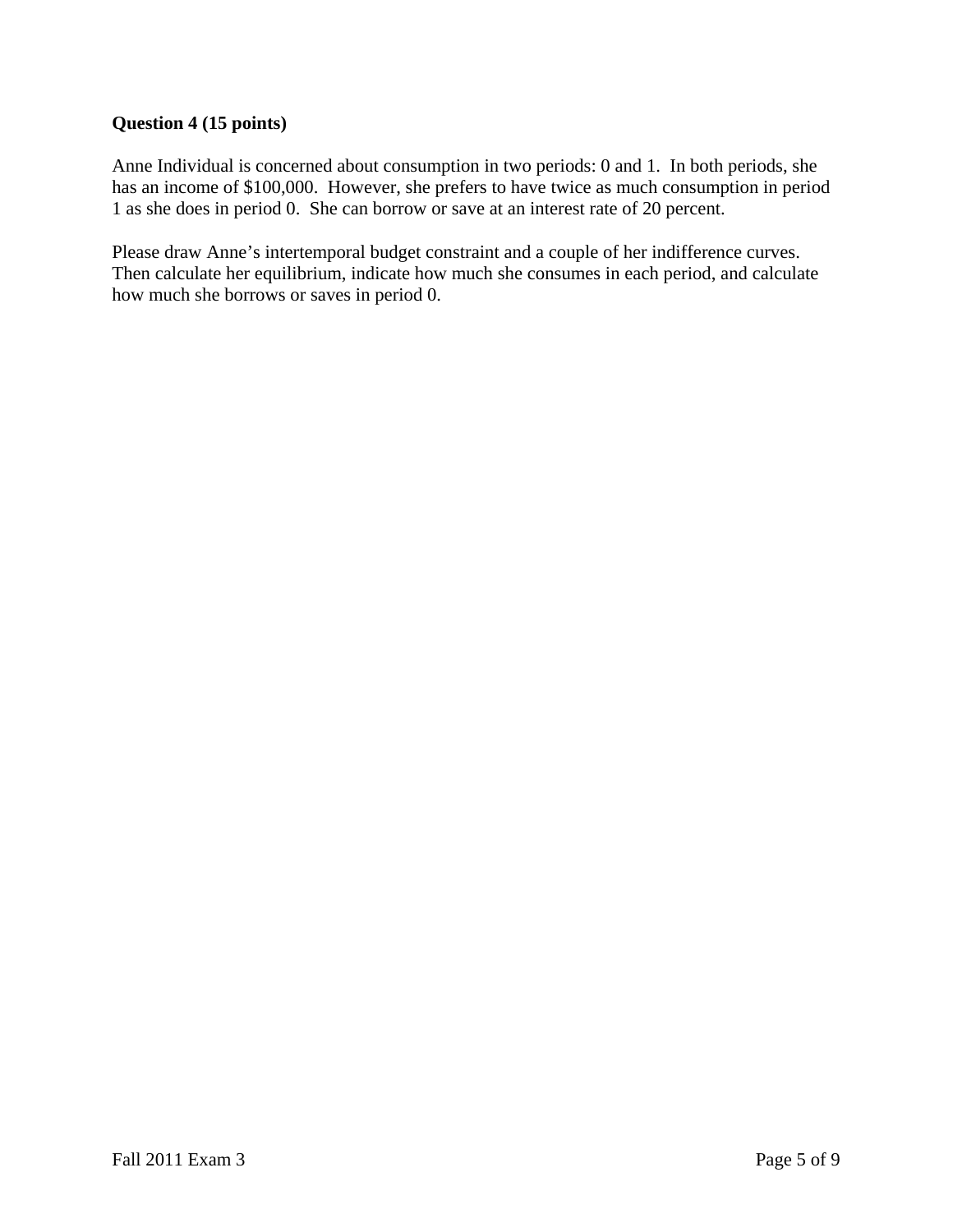# **Question 5 (15 points)**

A government agency produces a service and has a total cost is given by  $TC = 101,004 + Q^2$ (note the square) where Q is the number of people it serves. The demand for its services is given by the equation  $P = 2,000 - 3*Q$ , and there are no other organizations providing a similar service. The organization wishes to serve as many people as possible without running a deficit.

What price should the organization charge and how many people will it be able to serve? How much profit will it earn? As a hint, the value of Q is between 440 and 450, inclusive.

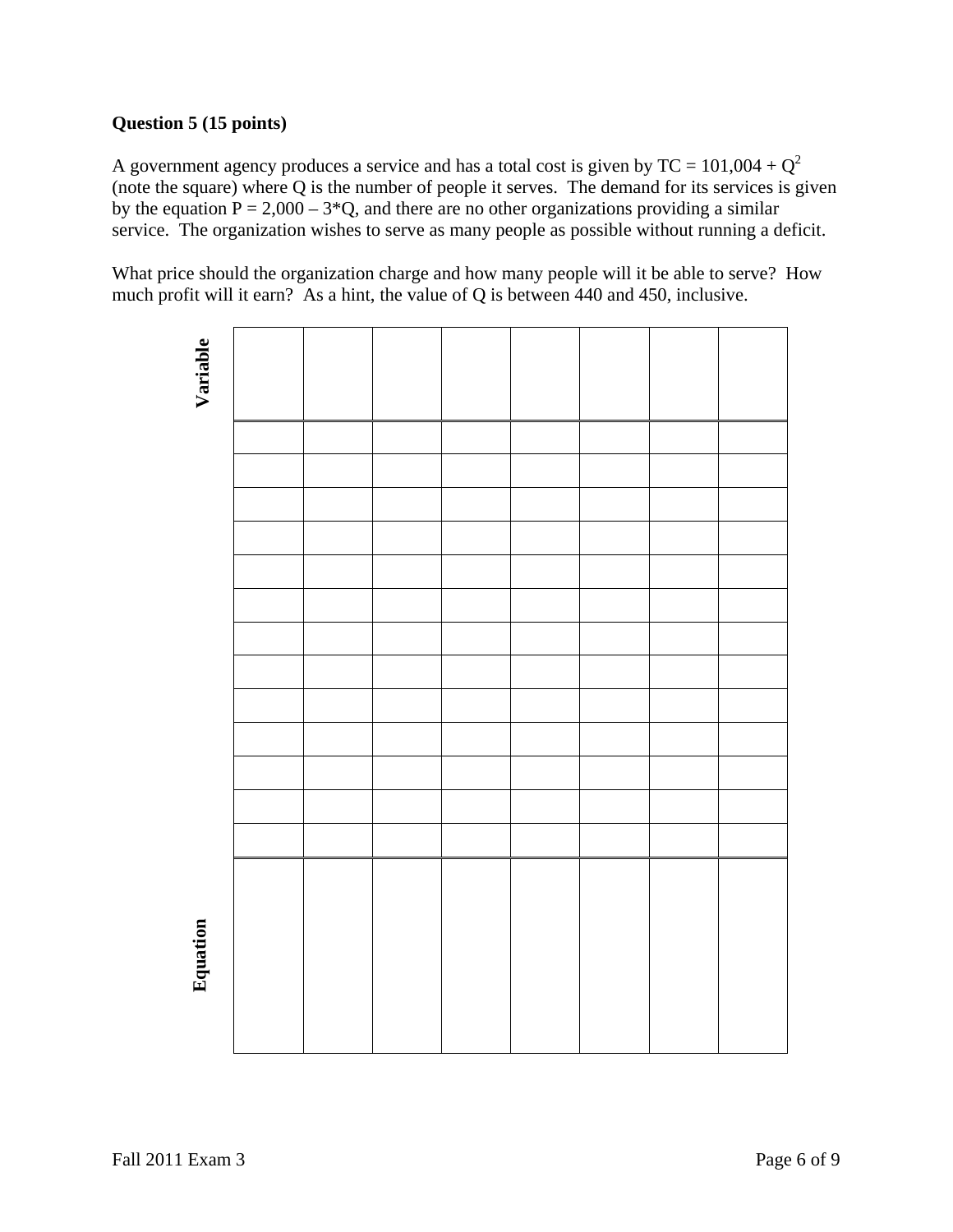## **Question 6A (15 points)**

A startup company is considering a research project on a new method for charging electric vehicles quickly. The firm's device would charge a typical vehicle in 10 minutes rather than the 4-8 hours it takes now. If the project succeeds, the firm would be a monopolist for 20 years (years 1-20) during which it would face a demand curve given by the equation  $P = 365 - 5*Q$ . The firm would be able to produce the chargers for a total cost given by  $TC = 5*Q$ .

If the project succeeds, what price would the firm charge and what quantity of chargers would it produce in each year during the time it is a monopolist? What profits will it earn? As a hint, the quantity will be between 30 and 40.

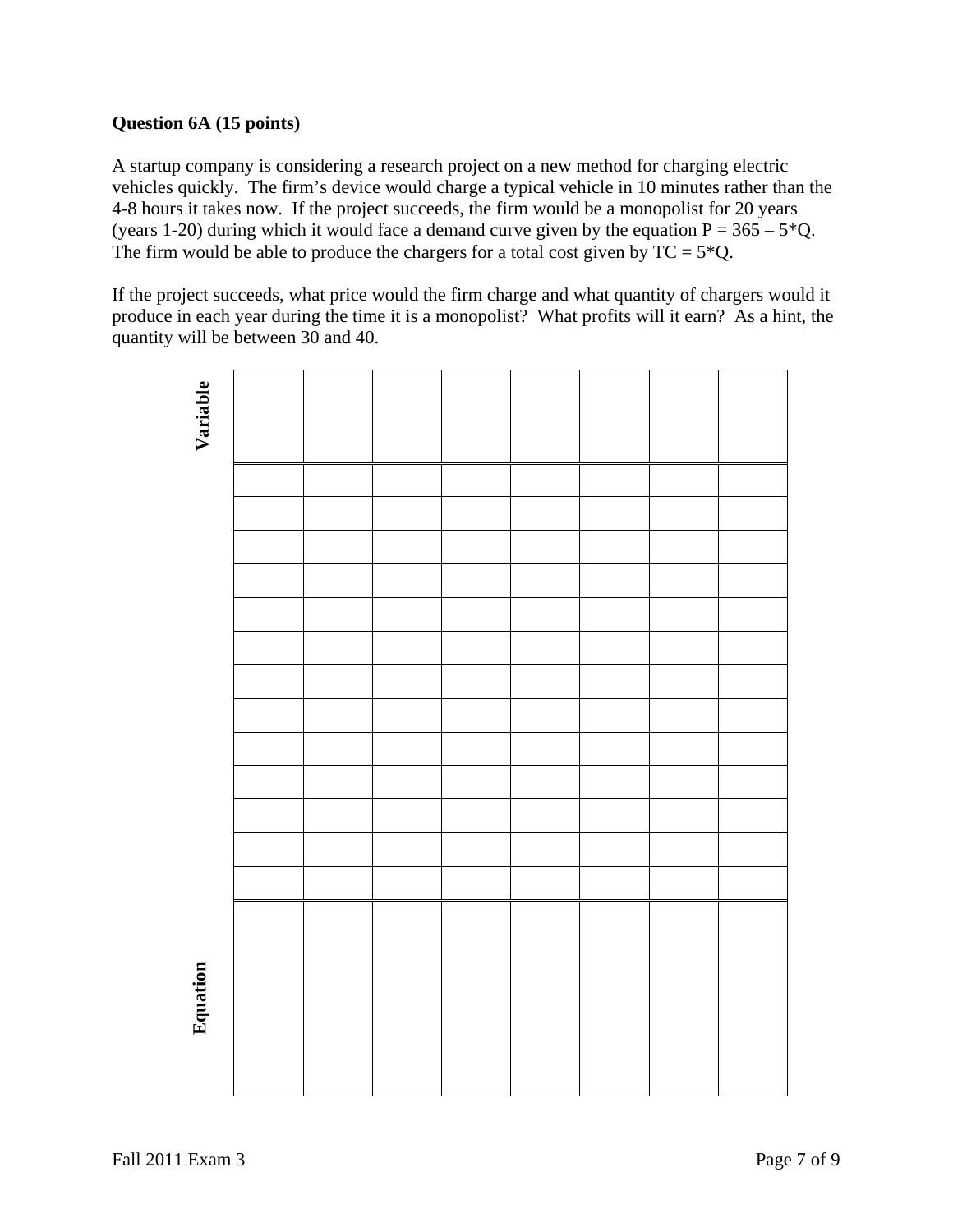# **Question 6B (15 points)**

(i) Please calculate the present value of the monopoly profit from 6A assuming that the firm uses an interest rate of 20% in present value calculations. You may assume that the first payment arrives in year 1 and that after the patent expires in year 20 the firm's annual profits are 0.

(ii) Now suppose the research project itself costs \$16,000, which must be paid in year 0, and the chance the project will succeed in developing the charger is 40%. What is the expected NPV of the project? Should the firm undertake it?